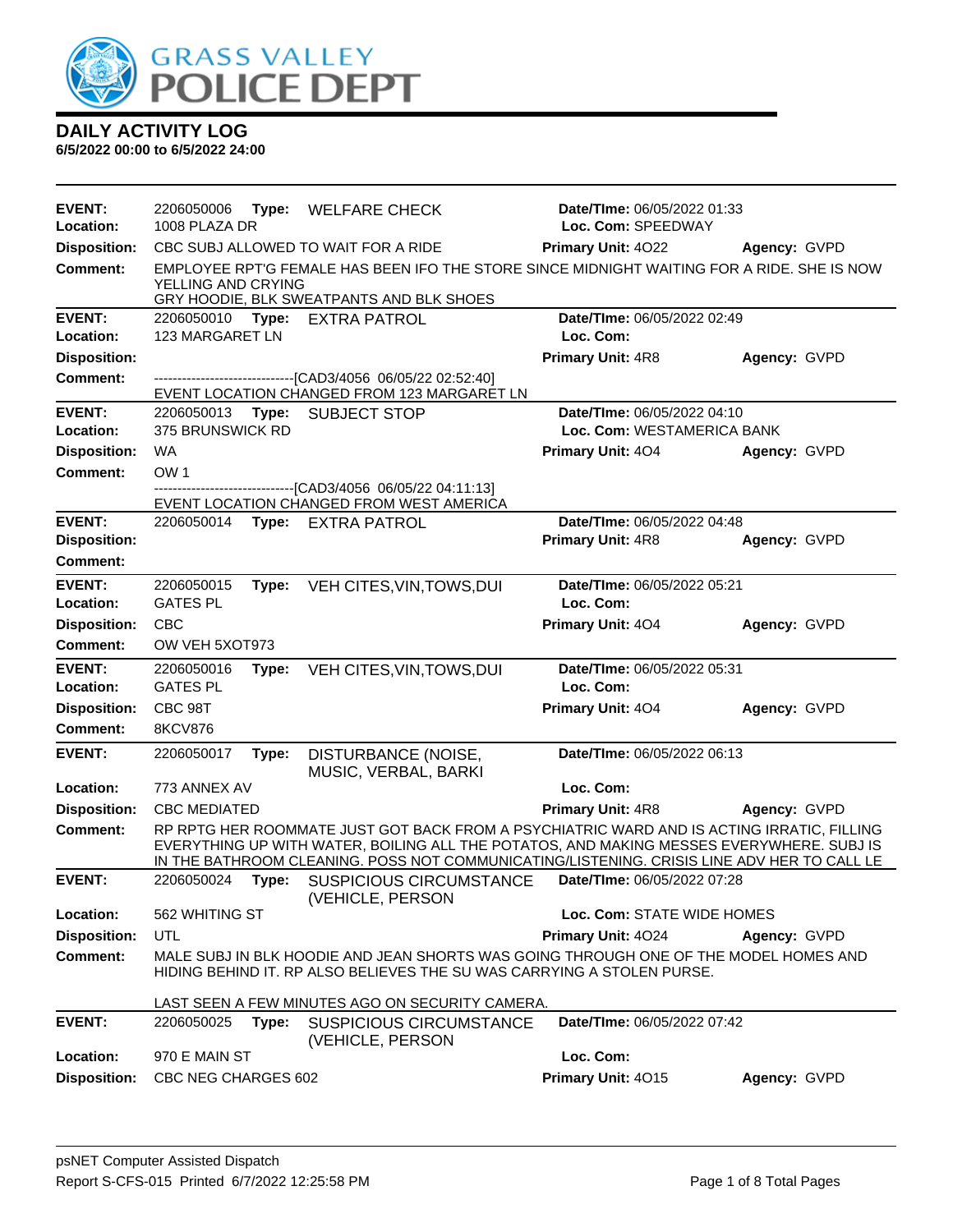

**DAILY ACTIVITY LOG 6/5/2022 00:00 to 6/5/2022 24:00**

**Comment:** RP RPTG SU WAS GOING THROUGH VEHS IN THE PARKING LOT. WENT INTO A COWORKERS VEH AND STARTED TO RUFFLE THROUGH THINGS. SU LEFT ON FOOT AFTER RP YELLED AT HIM. DOT DOWN HUGHES

|                                  | BLK/WHI LONG SLEEVE JACKET, BLK SHORTS.                                                                                                                           |                                                     |              |
|----------------------------------|-------------------------------------------------------------------------------------------------------------------------------------------------------------------|-----------------------------------------------------|--------------|
|                                  | ----------------------------[CAD3/4011_06/05/22 07:43:14]                                                                                                         |                                                     |              |
| <b>EVENT:</b>                    | RP WILL BE IN THE OFFICE ALL DAY IF CTC NEEDED<br>2206050026 Type: DISTURBANCE (NOISE,                                                                            | Date/TIme: 06/05/2022 07:59                         |              |
|                                  | MUSIC, VERBAL, BARKI                                                                                                                                              |                                                     |              |
| Location:                        | 275 DORSEY DR #45                                                                                                                                                 | Loc. Com: GRASS VALLEY TERRACE<br><b>APARTMENTS</b> |              |
| <b>Disposition:</b>              | CBC IWLL KEEP IT DOWN                                                                                                                                             | <b>Primary Unit: 4015</b>                           | Agency: GVPD |
| Comment:                         | ONE OF THE MALE TENANTS IS YELLING, POSS BREAKING ITEMS. RP STATING THIS HAPPENS EVERY                                                                            |                                                     |              |
|                                  | MORNING.                                                                                                                                                          |                                                     |              |
|                                  |                                                                                                                                                                   |                                                     |              |
|                                  | <b>BUILDING B</b>                                                                                                                                                 |                                                     |              |
| <b>EVENT:</b>                    | VEH CITES, VIN, TOWS, DUI<br>2206050027<br>Type:<br>562 WHITING ST                                                                                                | Date/TIme: 06/05/2022 08:06<br>Loc. Com:            |              |
| Location:<br><b>Disposition:</b> | <b>RPT LOCATE PLACED</b>                                                                                                                                          | <b>Primary Unit: 4S3</b>                            | Agency: GVPD |
| <b>Case No:</b>                  | G2201403                                                                                                                                                          |                                                     |              |
| Comment:                         | DIRT PULL OUT S OF THE ADDRESS O/W VEH UNK IF OCC'D.                                                                                                              |                                                     |              |
|                                  | -------------------------------[CAD1/3675 06/05/22 08:06:26]                                                                                                      |                                                     |              |
|                                  | EVENT LOCATION CHANGED FROM 562 WHITING ST<br>-------------------------------[CAD1/3675 06/05/22 08:35:17]                                                        |                                                     |              |
|                                  | ISSUED CASE# G2201403 FOR AGENCY GVPD by UNIT 4S3                                                                                                                 |                                                     |              |
|                                  | ------------------------------[CAD2/4132 06/05/22 09:22:23]<br><b>LOCATE MSG SENT</b>                                                                             |                                                     |              |
| <b>EVENT:</b>                    | 2206050028 Type: TRESPASS                                                                                                                                         | Date/TIme: 06/05/2022 08:24                         |              |
| Location:                        | 1008 PLAZA DR                                                                                                                                                     | Loc. Com: FLYERS/EXXON                              |              |
| <b>Disposition:</b>              | CBC ADVISED NOT TO RETURN                                                                                                                                         | <b>Primary Unit: 4015</b>                           | Agency: GVPD |
| Comment:                         | RP HAS ASKED A SUBJ TO LEAVE SEVERAL TIMES HOWEVER THE SU REFUSES.                                                                                                |                                                     |              |
|                                  | WFA GRY HOODIE, BLK BACKPACK                                                                                                                                      |                                                     |              |
| <b>EVENT:</b>                    | 2206050036<br><b>TRAFFIC ACCIDENT</b><br>Type:                                                                                                                    | Date/TIme: 06/05/2022 09:18                         |              |
| Location:                        | 49/20 RAMP STATE/IDAHO MARYLAND RD                                                                                                                                | Loc. Com: SB JNO                                    |              |
| <b>Disposition:</b>              | MERGED 2206050037                                                                                                                                                 | <b>Primary Unit:</b>                                | Agency: GVPD |
| Comment:                         | 911 VEH ACCIDENT, BACK HURTS, TRF TO CALFIRE.<br>***** EVENT CLOSED BY CAD2 WITH COMMENT-2206050037                                                               |                                                     |              |
| <b>EVENT:</b>                    | 2206050037<br>Type: TRAFFIC ACCIDENT                                                                                                                              | Date/TIme: 06/05/2022 09:18                         |              |
| Location:                        | 49/20 RAMP STATE/DORSEY DR                                                                                                                                        | Loc. Com: EXIT 182 B                                |              |
| <b>Disposition:</b>              | <b>CBC CHP HANDLING</b>                                                                                                                                           | <b>Primary Unit: 4024</b>                           | Agency: GVPD |
| <b>Comment:</b>                  | 911 CALLER RPTING VEH CRASH, AIRBAGS DEPLOYED, XRED TO CALFIRE.<br>-------------------------------[MERGED CAD2/4132 06/05/2022 09:19:10]                          |                                                     |              |
|                                  | MERGED 2206050036 TYPE: TA<br>LOCATION: 49/20 RAMP STATE/IDAHO MARYLAND RD<br><b>SB JNO</b>                                                                       |                                                     |              |
|                                  | RP: NAME: JONI<br>PHONE: 6320402 (530)<br>COMMENTS: 911 VEH ACCIDENT, BACK HURTS, TRF TO CALFIRE.<br>-------------------------------[CAD1/3675 06/05/22 09:19:27] |                                                     |              |
|                                  | <b>VOICED</b><br>-------------------------------[CAD3/4011 06/05/22 09:20:20]                                                                                     |                                                     |              |
|                                  | 10-39 CHP                                                                                                                                                         |                                                     |              |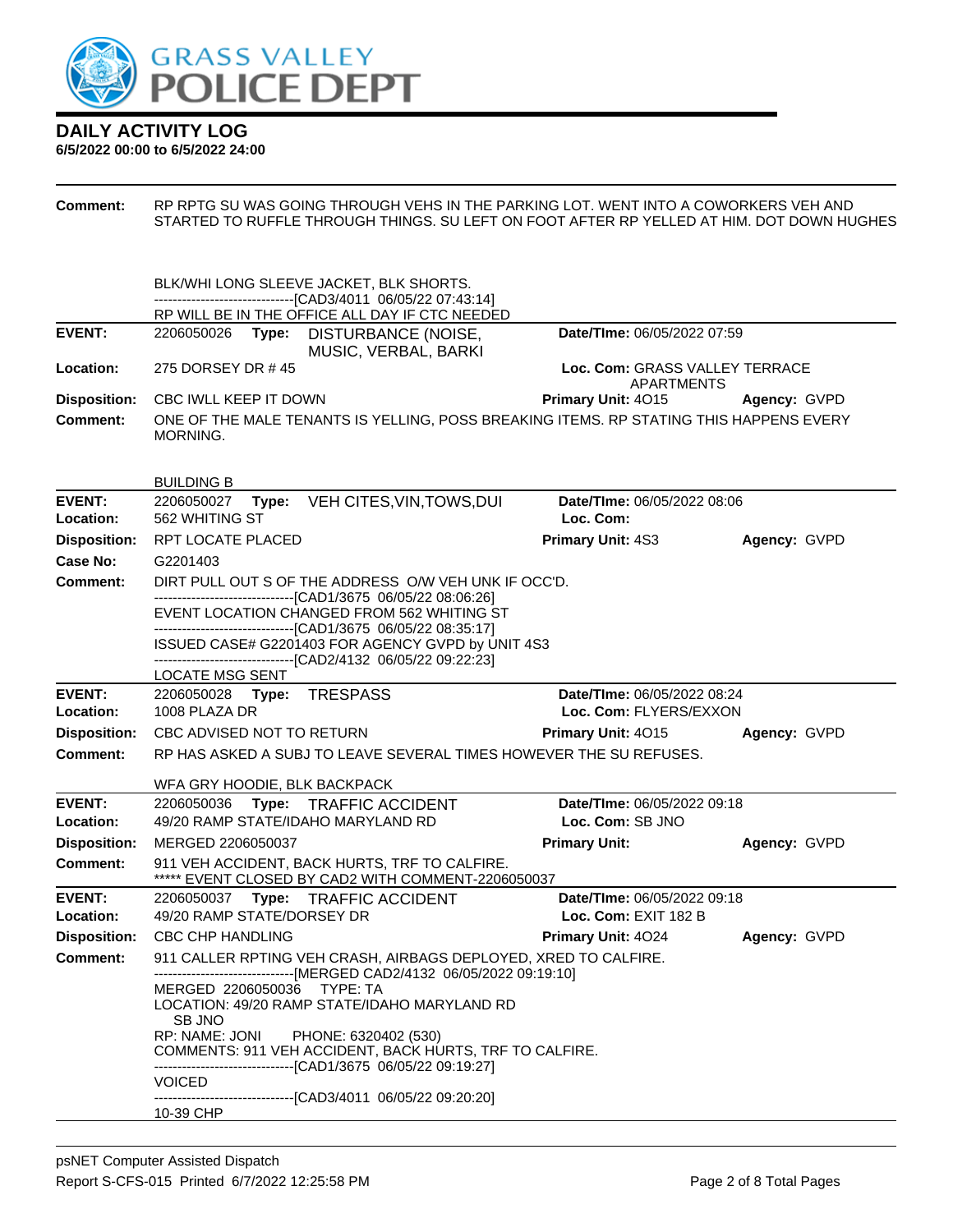

| <b>EVENT:</b>              | 2206050042                  |       | Type: SUSPICIOUS CIRCUMSTANCE<br>(VEHICLE, PERSON                                                                                                                      | Date/TIme: 06/05/2022 09:55                                            |              |
|----------------------------|-----------------------------|-------|------------------------------------------------------------------------------------------------------------------------------------------------------------------------|------------------------------------------------------------------------|--------------|
| Location:                  | 720 SUTTON WY               |       |                                                                                                                                                                        | Loc. Com: RITE AID                                                     |              |
| <b>Disposition:</b>        |                             |       | CBC SUBJS WERE USING IT FOR COVER                                                                                                                                      | <b>Primary Unit:</b>                                                   | Agency: GVPD |
| <b>Comment:</b>            |                             |       | TRANSIENTS POSS TRYING TO GET INTO THE BACK ROLLER DOOR                                                                                                                |                                                                        |              |
|                            |                             |       | TWO MALE SUBJS, ALL DRK CLOTHING, BACKPACKS. TRASH ALL AROUND THEM.<br>***** EVENT CLOSED BY CAD1 WITH COMMENT-SUBJS WERE USING IT FOR COVER                           |                                                                        |              |
| <b>EVENT:</b>              | 2206050043                  | Type: | <b>SUSPICIOUS CIRCUMSTANCE</b>                                                                                                                                         | Date/TIme: 06/05/2022 09:55                                            |              |
|                            |                             |       | (VEHICLE, PERSON                                                                                                                                                       |                                                                        |              |
| Location:                  | 234 S AUBURN ST             |       |                                                                                                                                                                        | Loc. Com: CHEVRON                                                      |              |
| <b>Disposition:</b>        | ARA BOOKED F                |       |                                                                                                                                                                        | Primary Unit: 4024                                                     | Agency: GVPD |
| <b>Case No:</b>            | G2201404                    |       |                                                                                                                                                                        |                                                                        |              |
| <b>Comment:</b>            |                             |       | 911 LANGUAGE BARRIER - SUBJ PASSED OUT IN A TRUCK IN THE PARK LOT.<br>-------------------------------[CAD3/4011 06/05/22 10:02:01]                                     |                                                                        |              |
|                            | MED IN ROUTE C3             |       |                                                                                                                                                                        |                                                                        |              |
|                            | CALFIRE 10-39 TO DISREGARD. |       | -------------------------------[CAD2/4132 06/05/22 10:03:35]                                                                                                           |                                                                        |              |
|                            |                             |       | -------------------------------[CAD1/3675 06/05/22 10:10:28]                                                                                                           |                                                                        |              |
|                            |                             |       | ISSUED CASE# G2201404 FOR AGENCY GVPD by UNIT 4O24                                                                                                                     |                                                                        |              |
|                            | <b>KILROYS UNAVAIL</b>      |       | -------------------------------[CAD3/4011_06/05/22 10:14:55]                                                                                                           |                                                                        |              |
|                            | CELESTIAL VALLEY IN ROUTE   |       |                                                                                                                                                                        |                                                                        |              |
|                            |                             |       | ------------------------------[CAD3/4011 06/05/22 10:14:58]                                                                                                            |                                                                        |              |
|                            |                             |       | TOW ASSIGNED-CELESTIAL VALLEY TOWING, 875 IDAHO MARYLAND DR, GRASS VALLEY, 5302723353,<br>-------------------------------[CAD2/4132 06/05/22 10:29:50]                 |                                                                        |              |
|                            | FCN: 3702215601725          |       |                                                                                                                                                                        |                                                                        |              |
|                            |                             |       |                                                                                                                                                                        |                                                                        |              |
| <b>EVENT:</b>              | 2206050044 Type:            |       | THEFT (GRAND, PETTY, FROM<br><b>MERCHANT)</b>                                                                                                                          | Date/TIme: 06/05/2022 10:02                                            |              |
| Location:                  | 135 W MCKNIGHT WY # A       |       |                                                                                                                                                                        | Loc. Com: ALL SEASONS POOL AND SPA                                     |              |
| <b>Disposition:</b>        | <b>RPT</b>                  |       |                                                                                                                                                                        | Primary Unit: 4Z15                                                     | Agency: GVPD |
| Case No:                   | G2201406                    |       |                                                                                                                                                                        |                                                                        |              |
| <b>Comment:</b>            |                             |       | CALLER RPTING BTWN 1700 YESTERDAY AND 0930 TODAY, THE COMPANY "ACID BOX" WHICH SITS<br>OUTSIDE THE BUILDING, WAS BROKEN INTO (LOCK CUT) AND A CASE OF ACID WAS STOLEN. |                                                                        |              |
|                            |                             |       | --------------------------------[CAD3/4011 06/05/22 16:48:10]<br>ISSUED CASE# G2201406-G2201406 FOR GVPD by UNIT 4Z15                                                  |                                                                        |              |
|                            |                             |       |                                                                                                                                                                        |                                                                        |              |
| <b>EVENT:</b><br>Location: | 2206050047                  | Type: | VEH CITES, VIN, TOWS, DUI                                                                                                                                              | Date/TIme: 06/05/2022 10:11<br>Loc. Com: SAFEWAY                       |              |
| <b>Disposition:</b>        | 105 NEAL ST<br>CBC          |       |                                                                                                                                                                        |                                                                        |              |
| <b>Comment:</b>            | O/W VEH                     |       |                                                                                                                                                                        | Primary Unit: 4S3                                                      | Agency: GVPD |
|                            |                             |       | --------------[CAD1/3675 06/05/22 10:12:16]                                                                                                                            |                                                                        |              |
|                            |                             |       | EVENT LOCATION CHANGED FROM SAFEWAY                                                                                                                                    |                                                                        |              |
| <b>EVENT:</b>              | 2206050049                  |       | Type: TRAFFIC (DUI, PARKING,                                                                                                                                           | Date/TIme: 06/05/2022 10:34                                            |              |
| Location:                  | 49/20 STATE/BRUNSWICK RD    |       | SPEED, HAZ                                                                                                                                                             | Loc. Com: SB LEFT LANE                                                 |              |
| <b>Disposition:</b>        | HBD INFO TO CHP             |       |                                                                                                                                                                        | <b>Primary Unit:</b>                                                   | Agency: GVPD |
| <b>Comment:</b>            |                             |       | LARGE WHITE PLASTIC BLKING ROADWAY, 10-39 CHP.                                                                                                                         |                                                                        |              |
|                            | VOICED                      |       | -----------------------[CAD1/3675_06/05/22_10:41:02]                                                                                                                   |                                                                        |              |
|                            |                             |       | ***** EVENT CLOSED BY CAD1 WITH COMMENT-INFO TO CHP                                                                                                                    |                                                                        |              |
| <b>EVENT:</b><br>Location: | 2206050053<br>700 SUTTON WY |       | Type: EXTRA PATROL                                                                                                                                                     | <b>Date/Time: 06/05/2022 11:13</b><br>Loc. Com: THE CAPPUCCINO FACTORY |              |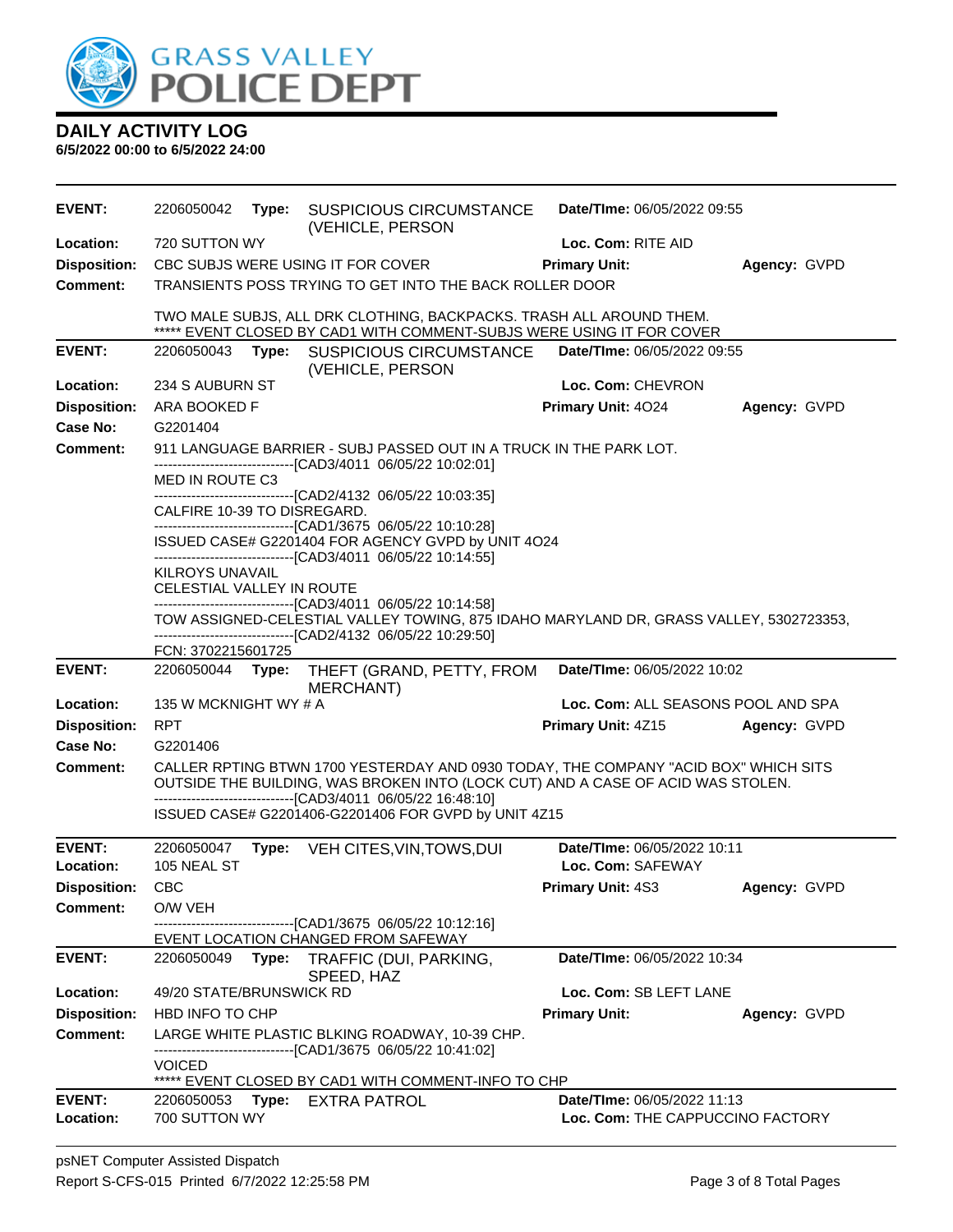

| <b>Disposition:</b>              | <b>CBC</b>                                                                                                                                                               | Primary Unit: 4024                       | Agency: GVPD                             |
|----------------------------------|--------------------------------------------------------------------------------------------------------------------------------------------------------------------------|------------------------------------------|------------------------------------------|
| Comment:                         | -------------------------------[CAD2/4132 06/05/22 11:13:54]<br>EVENT LOCATION CHANGED FROM 700 SUTTON                                                                   |                                          |                                          |
| <b>EVENT:</b>                    | Type: CITIZEN ASSIST (CIVIL<br>2206050057<br>STANDBY'S, LOCKOUT                                                                                                          | Date/TIme: 06/05/2022 12:01              |                                          |
| Location:                        | 1262 SUTTON WY                                                                                                                                                           |                                          | Loc. Com: HOSPITALITY HOUSE 530 271 7144 |
| <b>Disposition:</b>              | <b>CBC</b>                                                                                                                                                               | Primary Unit: 405                        | Agency: GVPD                             |
| Comment:                         | <b>CLEARANCE</b>                                                                                                                                                         |                                          |                                          |
| <b>EVENT:</b>                    | <b>SUSPICIOUS CIRCUMSTANCE</b><br>2206050061<br>Type:<br>(VEHICLE, PERSON                                                                                                | Date/TIme: 06/05/2022 12:45              |                                          |
| Location:                        | 111 W MCKNIGHT WY                                                                                                                                                        | Loc. Com: KMART                          |                                          |
| <b>Disposition:</b>              | <b>CBC</b>                                                                                                                                                               | Primary Unit: 4024                       | Agency: GVPD                             |
| <b>Comment:</b>                  | 911 REQG GVPD COME LOOK AT SOMETHING AT THE HILLSIDE. STATING SOMETHING LOOKS LIKE IT WAS<br>BURNED.                                                                     |                                          |                                          |
|                                  | RP AT RALEYS, WILL WALK TO THE OLD KMART TO MEET OFFICER.                                                                                                                |                                          |                                          |
| <b>EVENT:</b><br>Location:       | 2206050064 Type: WELFARE CHECK<br>773 ANNEX AV                                                                                                                           | Date/TIme: 06/05/2022 13:06<br>Loc. Com: |                                          |
| <b>Disposition:</b>              | CBC BACK AT TURNING POINT                                                                                                                                                | Primary Unit: 4015                       | Agency: GVPD                             |
| <b>Comment:</b>                  | RP REQG WELFARE CHECK ON CLIENT. SUBJ JUST GOT BACK FROM A 5150 HOLD AND IS DESTROYING THE<br>RES. POSS HIGH ON MJ, NO OTHER DRUGS OR ALC. NEG WEAPONS.                  |                                          |                                          |
|                                  | RP IN ROUTE AS WELL.                                                                                                                                                     |                                          |                                          |
| <b>EVENT:</b><br>Location:       | 2206050066<br>Type:<br><b>TRAFFIC ACCIDENT</b><br>SIERRA COLLEGE DR/EA MAIN ST                                                                                           | Date/TIme: 06/05/2022 13:14<br>Loc. Com: |                                          |
| <b>Disposition:</b>              | <b>RPT</b>                                                                                                                                                               | Primary Unit: 4Z15                       | Agency: GVPD                             |
| Case No:                         | G2201405                                                                                                                                                                 |                                          |                                          |
|                                  |                                                                                                                                                                          |                                          |                                          |
| Comment:                         | 911 VEH ACCIDENT, NEG INJURY HOWEVER POSS GAS PIPE INVOLVED, TRF TO CALFIRE<br>------------------------------[CAD3/4011 06/05/22 13:14:18]<br>TOW TRUCK ALREADY IN ROUTE |                                          |                                          |
|                                  | ---------------------[CAD2/4132 06/05/22 13:28:00]<br>ISSUED CASE# G2201405 FOR AGENCY GVPD by UNIT 4Z15<br>-------------------------------[CAD3/4011 06/05/22 13:42:09] |                                          |                                          |
| <b>EVENT:</b>                    | 10-39 AAA, MMM TOWING IN ROUTE, LOG #34407<br>Type: TRAFFIC (DUI, PARKING,<br>2206050067                                                                                 | Date/TIme: 06/05/2022 13:21              |                                          |
| Location:                        | SPEED, HAZ<br>EA MAIN ST/HUGHES RD                                                                                                                                       | Loc. Com:                                |                                          |
| <b>Disposition:</b>              | CBC BEAT INFO PER 4015                                                                                                                                                   | <b>Primary Unit:</b>                     | Agency: GVPD                             |
| <b>Comment:</b>                  | 911 SUBJ IN LATE MODEL WHI TOYT SEQUOIA W/O FRONT LP FOLLOWED RP W/ HIS BRIGHT LIGHTS ON, RP<br>WAS ABLE TO GET AWAY FROM THE SU                                         |                                          |                                          |
|                                  | -------------------------------[CAD3/4011 06/05/22 13:22:15]<br>LAST SEEN APPROX 3 MIN AGO<br>---------------------------------[CAD3/4011 06/05/22 13:22:51]             |                                          |                                          |
|                                  | TURNED ON TO E MAIN FROM HUGHES<br>--------------------------------[CAD3/4011 06/05/22 13:22:59]                                                                         |                                          |                                          |
|                                  | UNK DOT ON E MAIN<br>-------------------------------[CAD2/4132 06/05/22 13:23:42]                                                                                        |                                          |                                          |
|                                  | <b>VOICED</b><br>***** EVENT CLOSED BY CAD2 WITH COMMENT-BEAT INFO PER 4015                                                                                              |                                          |                                          |
| <b>EVENT:</b>                    | 2206050068<br>Type: 911 UNKNOWN<br>(HANGUPS, ABAN'S)                                                                                                                     | Date/TIme: 06/05/2022 13:23              |                                          |
| Location:<br><b>Disposition:</b> | LAT: 39.23367400 LONG: -121.055935<br><b>HBD</b>                                                                                                                         | Loc. Com:<br><b>Primary Unit:</b>        | Agency: GVPD                             |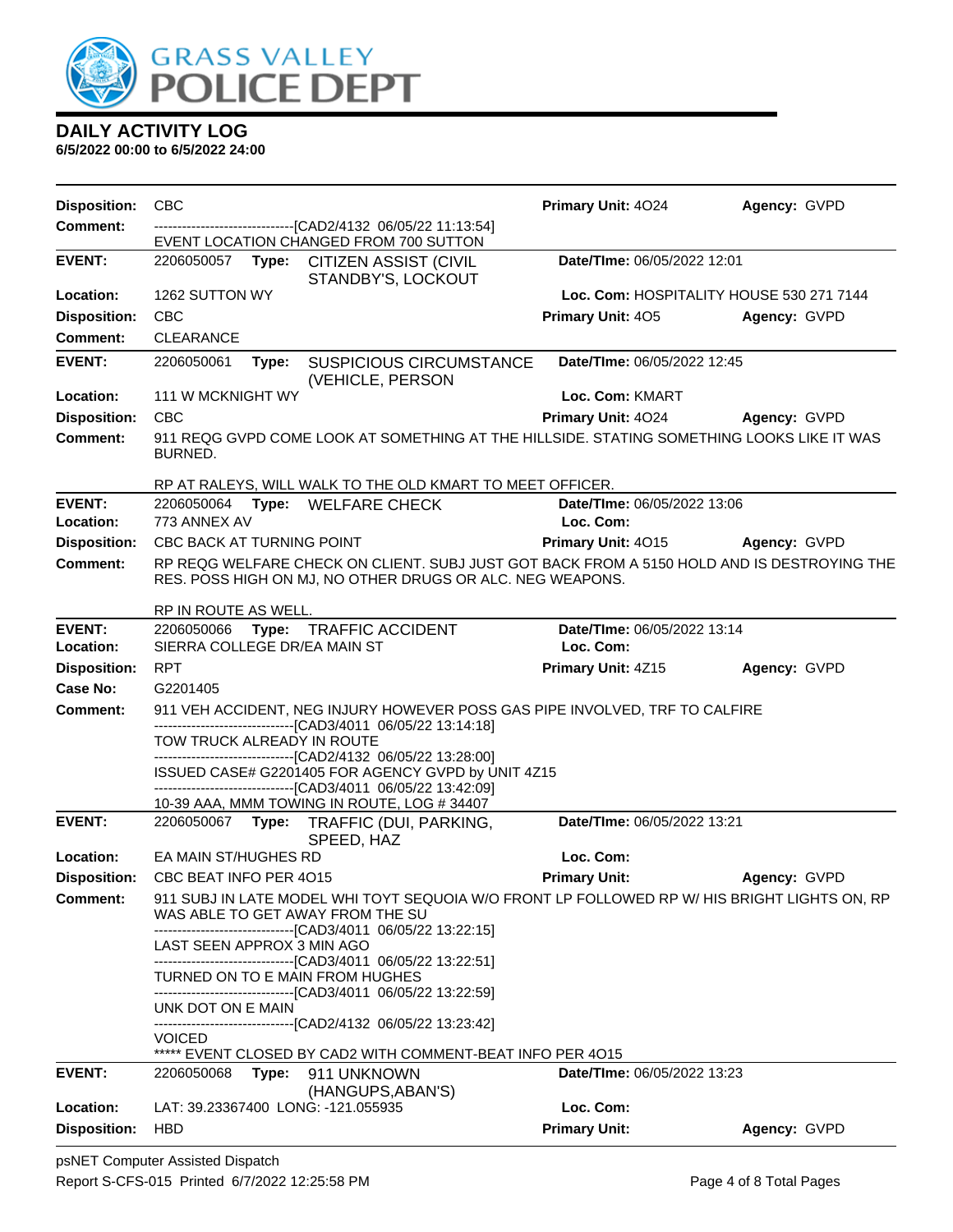

**6/5/2022 00:00 to 6/5/2022 24:00**

| <b>Comment:</b>     | 911 OPEN LINE. CASUAL CONVERSATION HEARD. UNABLE TO CALL BACK 911 PREFIX.<br>***** EVENT CLOSED BY CAD2                               |                                          |              |  |  |
|---------------------|---------------------------------------------------------------------------------------------------------------------------------------|------------------------------------------|--------------|--|--|
| <b>EVENT:</b>       | 2206050070 Type: VEHICLE STOP                                                                                                         | Date/TIme: 06/05/2022 13:30              |              |  |  |
| Location:           | 131 JOERSCHKE DR                                                                                                                      | Loc. Com:                                |              |  |  |
| <b>Disposition:</b> | WA.                                                                                                                                   | Primary Unit: 4024                       | Agency: GVPD |  |  |
| <b>Comment:</b>     | License: 7DXP435                                                                                                                      |                                          |              |  |  |
|                     | ------------------------------[CAD1/3675 06/05/22 13:34:24]<br>EVENT LOCATION CHANGED FROM 131 JORSKI                                 |                                          |              |  |  |
| <b>EVENT:</b>       | 2206050077 Type: SUSPICIOUS CIRCUMSTANCE                                                                                              | Date/TIme: 06/05/2022 14:08              |              |  |  |
|                     | (VEHICLE, PERSON                                                                                                                      |                                          |              |  |  |
| Location:           | 716 FREEMAN LN # B                                                                                                                    | Loc. Com: SUBWAY                         |              |  |  |
| <b>Disposition:</b> | <b>CBC</b>                                                                                                                            | <b>Primary Unit:</b>                     | Agency: GVPD |  |  |
| <b>Comment:</b>     | 911 MALE SUBJ PASSED OUT ON THE SIDEWALK. UNK IF HES SLEEPING OR MEDICAL ISSUE.                                                       |                                          |              |  |  |
|                     | BLK PANTS, BLK SHIRT, NEXT TO A BIKE.                                                                                                 |                                          |              |  |  |
|                     | -------------------------------[CAD3/4011 06/05/22 14:08:47]<br>10-39 CALFIRE PRECAUTION                                              |                                          |              |  |  |
| <b>EVENT:</b>       | 2206050078 Type: TRAFFIC ACCIDENT                                                                                                     | Date/TIme: 06/05/2022 14:13              |              |  |  |
| Location:           | 49/20 RAMP STATE/IDAHO MARYLAND RD                                                                                                    | Loc. Com: SB ON RAMP                     |              |  |  |
| <b>Disposition:</b> | <b>CBC</b>                                                                                                                            | Primary Unit: 4024                       | Agency: GVPD |  |  |
| <b>Comment:</b>     | -------------------------------[CAD2/4132 06/05/22 14:14:27]                                                                          |                                          |              |  |  |
|                     | EVENT LOCATION CHANGED FROM BENNETT ST                                                                                                |                                          |              |  |  |
| <b>EVENT:</b>       | 2206050087 Type: DISTURBANCE (NOISE,<br>MUSIC, VERBAL, BARKI                                                                          | Date/TIme: 06/05/2022 15:23              |              |  |  |
| Location:           | 368 SUTTON WY #1                                                                                                                      | Loc. Com:                                |              |  |  |
| <b>Disposition:</b> | <b>CBC</b>                                                                                                                            | <b>Primary Unit: 4015</b>                | Agency: GVPD |  |  |
| <b>Comment:</b>     | 911 HYSTERICAL FEMALE CRYING UNABLE TO REALLY UNDERSTAND.                                                                             |                                          |              |  |  |
|                     | IN THE PARKING LOT BLU CHEVY EQUINOX                                                                                                  |                                          |              |  |  |
|                     | 415 MALE YELLING AND WAS ASSAULTING RP                                                                                                |                                          |              |  |  |
|                     | -------------------------------[CAD1/3675 06/05/22 15:25:57]<br>RP IS INJURED AND WILL NEED MEDICAL ATTENTION                         |                                          |              |  |  |
|                     | -------------------------------[CAD2/4132 06/05/22 15:27:13]                                                                          |                                          |              |  |  |
|                     | <b>CALFIRE STAGING</b><br>-------------------------------[CAD1/3675 06/05/22 15:36:53]                                                |                                          |              |  |  |
|                     | 10-39 11-41 TO ENTER                                                                                                                  |                                          |              |  |  |
| <b>EVENT:</b>       | 2206050095 Type: ORDINANCES<br>(COUNTY/MUNICIPAL)                                                                                     | Date/TIme: 06/05/2022 16:12              |              |  |  |
| Location:           | 880 SUTTON WY                                                                                                                         | Loc. Com: WALGREENS                      |              |  |  |
| <b>Disposition:</b> | <b>CBC MOVING ALONG</b>                                                                                                               | <b>Primary Unit: 4024</b>                | Agency: GVPD |  |  |
| <b>Comment:</b>     | RP RPT'G TRANSIENTS SLEEPING ON THE PROPERTY REQ'G THEY BE MOVED ALONG.                                                               |                                          |              |  |  |
| <b>EVENT:</b>       | 2206050101<br>Type:<br><b>CITIZEN ASSIST (CIVIL</b><br>STANDBY'S, LOCKOUT                                                             | Date/TIme: 06/05/2022 16:57              |              |  |  |
| Location:           | 1262 SUTTON WY                                                                                                                        | Loc. Com: HOSPITALITY HOUSE 530 271 7144 |              |  |  |
| <b>Disposition:</b> | <b>CBC</b>                                                                                                                            | Primary Unit: 4015                       | Agency: GVPD |  |  |
| <b>Comment:</b>     | <b>CLEARANCE</b>                                                                                                                      |                                          |              |  |  |
| <b>EVENT:</b>       | <b>FOLLOWUP</b><br>2206050103<br>Type:                                                                                                | Date/TIme: 06/05/2022 17:03              |              |  |  |
| Location:           | 129 S AUBURN ST                                                                                                                       | Loc. Com: GRASS VALLEY POLICE DEPARTMENT |              |  |  |
| <b>Disposition:</b> | <b>CBC</b>                                                                                                                            | Primary Unit: 4024                       | Agency: GVPD |  |  |
| <b>Comment:</b>     | RP AT GVPD, 4Z15 WAS HANDLING HIS CASE HOWEVER RP WILLING TO TALK TO ANOTHER OFFICER.<br>NEEDS TO REVIEW VIDEO EVIDENCE THAT GVPD HAS |                                          |              |  |  |
|                     |                                                                                                                                       |                                          |              |  |  |

psNET Computer Assisted Dispatch Report S-CFS-015 Printed 6/7/2022 12:25:58 PM Page 5 of 8 Total Pages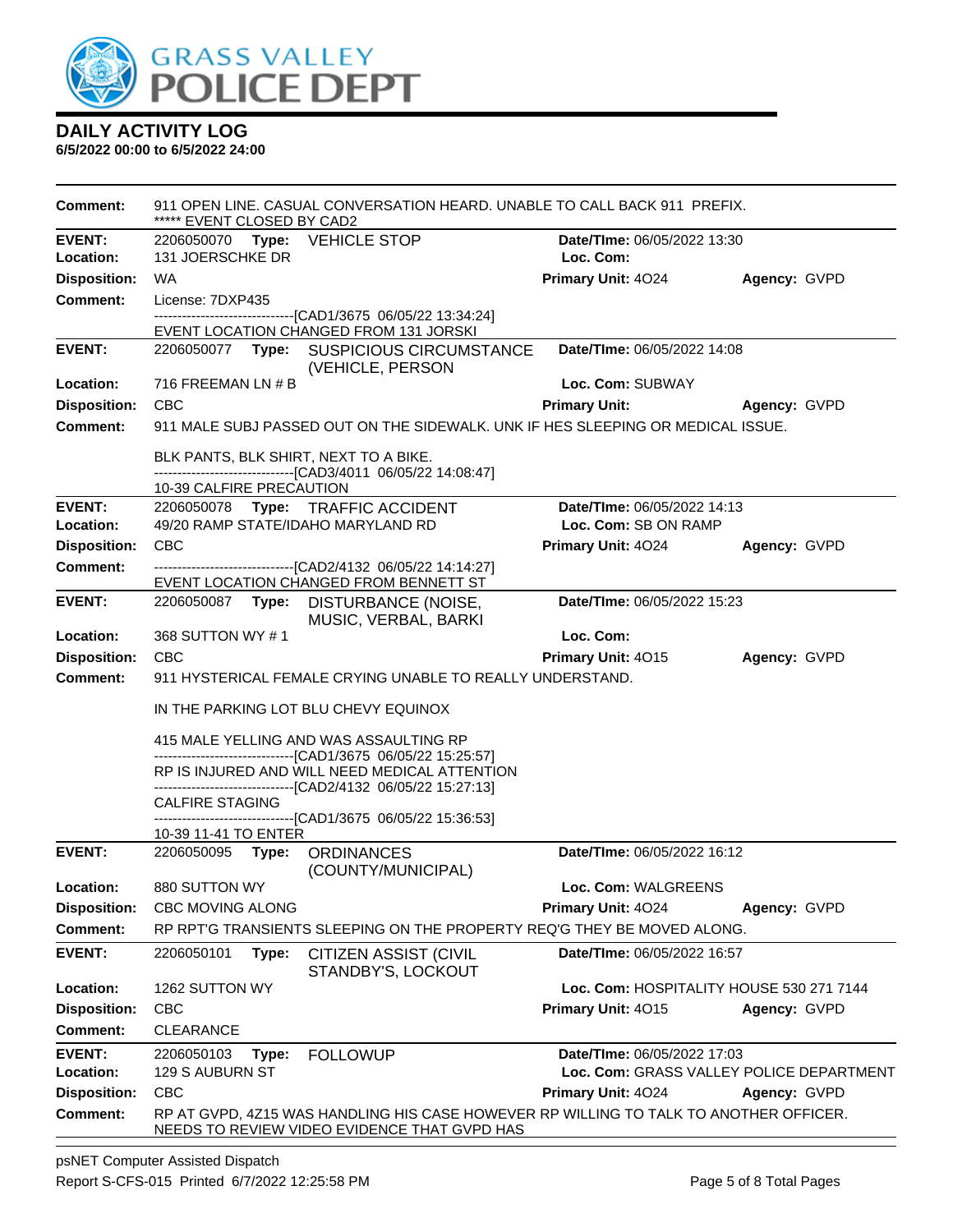

| <b>EVENT:</b><br>Location: | 2206050107<br>340 PLEASANT ST # 26 | Type: DOMESTIC VIOLENCE                                                                                                                                                                            | Date/TIme: 06/05/2022 17:28<br>Loc. Com: GRASS VALLEY APARTMENTS |              |  |
|----------------------------|------------------------------------|----------------------------------------------------------------------------------------------------------------------------------------------------------------------------------------------------|------------------------------------------------------------------|--------------|--|
| <b>Disposition:</b>        | RPT RPT TAKEN                      |                                                                                                                                                                                                    | <b>Primary Unit: 4024</b>                                        | Agency: GVPD |  |
| Case No:                   | G2201407                           |                                                                                                                                                                                                    |                                                                  |              |  |
| Comment:                   |                                    | 911 REQG SUBJ BE REMOVED BECAUSE HES CAUSING A "DV" ISSUE                                                                                                                                          |                                                                  |              |  |
|                            |                                    | NEG WEAPONS, LIKELY HBD, NEG DRUGS.<br>-------------------------------[CAD3/4011 06/05/22 17:29:13]<br>RP NOT VERY COOPERATIVE. WHEN ASKED IF ANYONE IS INJURED, RP STATED "NOT YET. HE JUST NEEDS |                                                                  |              |  |
|                            | TO BE REMOVED"                     | -------------------------------[CAD3/4011 06/05/22 17:54:01]<br>ISSUED CASE# G2201407 FOR AGENCY GVPD by UNIT 4O24                                                                                 |                                                                  |              |  |
| <b>EVENT:</b>              |                                    | 2206050115 Type: ALARMS (SILENT, AUDIBLE,<br><b>COMMERCIAL, RES</b>                                                                                                                                | Date/TIme: 06/05/2022 18:31                                      |              |  |
| Location:                  | 937 GOLDEN GATE TE                 |                                                                                                                                                                                                    | Loc. Com: BREWER HEATING AND AC                                  |              |  |
| <b>Disposition:</b>        | <b>CBC SECURE</b>                  |                                                                                                                                                                                                    | Primary Unit: 4020 Agency: GVPD                                  |              |  |
| <b>Comment:</b>            | AUD, OFFICE MOTION, NEG RESP       |                                                                                                                                                                                                    |                                                                  |              |  |
|                            | <b>VOICED</b>                      | ------------------------------[CAD3/4011 06/05/22 18:31:52]                                                                                                                                        |                                                                  |              |  |
|                            |                                    | -----------------[CAD1/4106 06/05/22 18:44:45]<br>ALARM CO CALLED BACK ADDITIONAL ACTIVATION, ADV UNITS ON SCENE                                                                                   |                                                                  |              |  |
| <b>EVENT:</b>              |                                    | 2206050116 Type: RESTRAINING ORDERS (TRO,                                                                                                                                                          | Date/TIme: 06/05/2022 18:33                                      |              |  |
| Location:                  | 119 CELESTA DR                     | OAH, CUSTODY, C                                                                                                                                                                                    | Loc. Com:                                                        |              |  |
| <b>Disposition:</b>        |                                    |                                                                                                                                                                                                    | Primary Unit: 4024                                               | Agency: GVPD |  |
| <b>Comment:</b>            | RP REQG 10-21 REF CUSTODY ISSUE.   |                                                                                                                                                                                                    |                                                                  |              |  |
| <b>EVENT:</b>              |                                    | 2206050118 Type: WELFARE CHECK                                                                                                                                                                     | Date/TIme: 06/05/2022 18:38                                      |              |  |
| Location:                  | 24 ROCKWOOD DR                     |                                                                                                                                                                                                    | Loc. Com:                                                        |              |  |
|                            |                                    |                                                                                                                                                                                                    |                                                                  |              |  |
| <b>Disposition:</b>        | CBC                                |                                                                                                                                                                                                    | Primary Unit: 4020 Agency: GVPD                                  |              |  |
| <b>Comment:</b>            |                                    | 911 REQG WELFARE CHECK ON HER FATHER. FATHER IS STATING HES TRYING TO GET TO HIS SONS<br>BASEBALL GAME AND BELIEVES HES STILL MARRIED TO HIS EX WIFE.                                              |                                                                  |              |  |
|                            |                                    | HISTORY OF SAME, HOWEVER LAST TIME HE HAD PNEUMONIA AND WAS VIOLENT                                                                                                                                |                                                                  |              |  |
|                            |                                    | -------------------------------[CAD3/4011 06/05/22 18:39:22]<br>NEG WEAPONS, HISTORY OF ALC ABUSE AND EXTENSIVE MEDICAL ISSUES. NEG DRUGS                                                          |                                                                  |              |  |
|                            |                                    | ----------------------------------[4O20/MDT 06/05/22 19:06]<br>CONT MADE W/ VI WHO WAS CODE 4. RP NOTIFIED BY 10-21                                                                                |                                                                  |              |  |
| <b>EVENT:</b>              |                                    | 2206050122 Type: SUSPICIOUS CIRCUMSTANCE                                                                                                                                                           | Date/TIme: 06/05/2022 18:48                                      |              |  |
| Location:                  | 962 GOLDEN GATE TE # B             | (VEHICLE, PERSON                                                                                                                                                                                   | Loc. Com: HUGHES BODY & FENDER SERVICE                           |              |  |
| <b>Disposition:</b>        | CBC EXT PATROLS TO FOLLOW          |                                                                                                                                                                                                    | Primary Unit: 409                                                | Agency: GVPD |  |
| <b>Comment:</b>            |                                    | RP ASKING WHY GVPD WAS IN THE AREA THEN REPORTING HEARING LOUD BANGING AROUND 30 MINUTES<br>AGO NOTHING ELSE SEEN. RP REQ CHECK                                                                    |                                                                  |              |  |
| <b>EVENT:</b>              |                                    | 2206050129 Type: WELFARE CHECK                                                                                                                                                                     | Date/TIme: 06/05/2022 19:30                                      |              |  |
| Location:                  | 300 MANOR DR                       |                                                                                                                                                                                                    | Loc. Com:                                                        |              |  |
| <b>Disposition:</b>        | CBC SUBJ C4 WILL CALL RP           |                                                                                                                                                                                                    | Primary Unit: 409                                                | Agency: GVPD |  |
| <b>Comment:</b>            | ANSWERING HER PHONE.               | RP REQ WEL CHECK ON ELDERLY MOTHER WHO HE HASNT BEEN ABLE TO GET A HOLD OF IN A FEW<br>HOURS. RP ADV VI WAS GOING ON A WALK AFTER NOT FEELING WELL AND SHE IS NO LONGER                            |                                                                  |              |  |
|                            | WFA 502/120 BRO/BRO UNK CLOTHING   | -------------------------[CAD3/4074_06/05/22_19:31:14]                                                                                                                                             |                                                                  |              |  |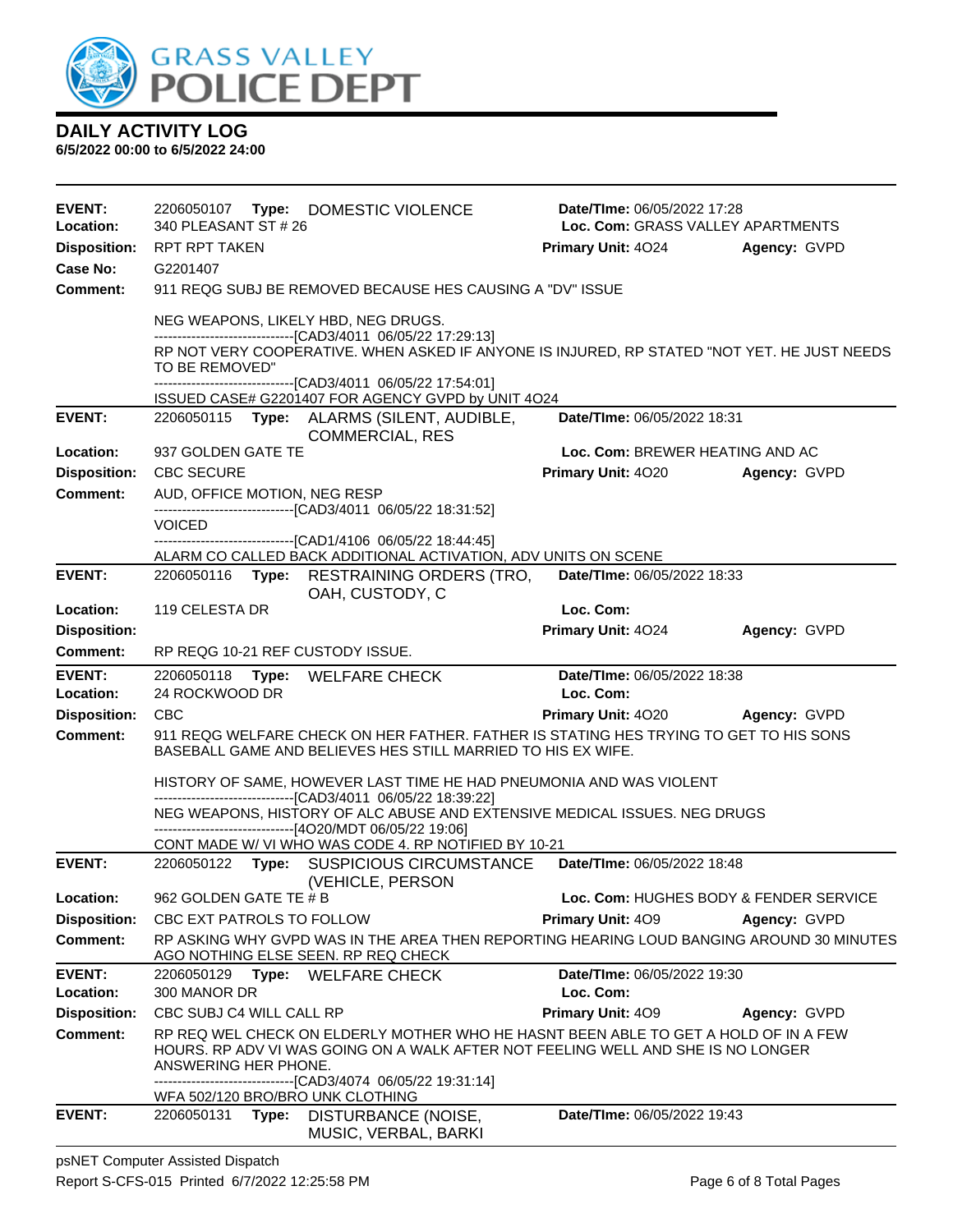

| Location:           | 275 DORSEY DR #45                                                                                                                                                                                           |  |                                                                                                                                                                                                         | Loc. Com:                     |              |
|---------------------|-------------------------------------------------------------------------------------------------------------------------------------------------------------------------------------------------------------|--|---------------------------------------------------------------------------------------------------------------------------------------------------------------------------------------------------------|-------------------------------|--------------|
| <b>Disposition:</b> | <b>DOWNSTAI</b>                                                                                                                                                                                             |  | CBC RP THOUGHT TRANSIENTS SQUATTING                                                                                                                                                                     | <b>Primary Unit: 409</b>      | Agency: GVPD |
| <b>Comment:</b>     | TALKS VERY VIOLENTLY.                                                                                                                                                                                       |  | 911 RP WANTS TO BE ANONYMOUS. SUBJ BANGING ALL NIGHT AND YELLING. POSS MH ISSUES. SUBJ WAS<br>MAKING COMMENTS LIKE "THE NEXT PERSON WALKS DOWN THE STAIRS IM GING TO STICK EM." SUBJ                    |                               |              |
| <b>EVENT:</b>       |                                                                                                                                                                                                             |  | 2206050132 Type: FOLLOWUP                                                                                                                                                                               | Date/TIme: 06/05/2022 19:51   |              |
| <b>Disposition:</b> | <b>CBC</b>                                                                                                                                                                                                  |  |                                                                                                                                                                                                         | Primary Unit: 404             | Agency: GVPD |
| <b>Comment:</b>     |                                                                                                                                                                                                             |  |                                                                                                                                                                                                         |                               |              |
| <b>EVENT:</b>       | 2206050133 Type:                                                                                                                                                                                            |  | DISTURBANCE (NOISE,<br>MUSIC, VERBAL, BARKI                                                                                                                                                             | Date/TIme: 06/05/2022 19:54   |              |
| Location:           | 360 SUTTON WY #23                                                                                                                                                                                           |  |                                                                                                                                                                                                         | Loc. Com:                     |              |
| <b>Disposition:</b> | CBC NEG CTC 1039 RP                                                                                                                                                                                         |  |                                                                                                                                                                                                         | <b>Primary Unit: 409</b>      | Agency: GVPD |
| <b>Comment:</b>     | СA                                                                                                                                                                                                          |  | RP REPORTING 415 LOUD BANGING FROM THE APARTMENT DIRECTLY ABOVE LISTED. RP WILLING TO SIGN                                                                                                              |                               |              |
|                     |                                                                                                                                                                                                             |  | -------------------------------[CAD3/4074 06/05/22 19:56:27]<br>EVENT LOCATION CHANGED FROM 530 SUTTON WY 23 GV                                                                                         |                               |              |
| <b>EVENT:</b>       |                                                                                                                                                                                                             |  | 2206050141 Type: 911 UNKNOWN<br>(HANGUPS, ABAN'S)                                                                                                                                                       | Date/TIme: 06/05/2022 20:40   |              |
| Location:           | 212 W MAIN ST # 9                                                                                                                                                                                           |  |                                                                                                                                                                                                         | Loc. Com: HOLBROOKE HOTEL     |              |
| <b>Disposition:</b> | <b>HBD</b>                                                                                                                                                                                                  |  |                                                                                                                                                                                                         | <b>Primary Unit:</b>          | Agency: GVPD |
| <b>Comment:</b>     |                                                                                                                                                                                                             |  | 911 HANGUP STATED ACCIDENT THEN HUNG UP                                                                                                                                                                 |                               |              |
|                     | --------------------------------[CAD1/4106 06/05/22 20:41:31]<br>EVENT LOCATION CHANGED FROM LAT: 39.21948000 LONG: -121.063553 GRASS VALLEY<br>------------------------------[CAD1/4106 06/05/22 20:41:40] |  |                                                                                                                                                                                                         |                               |              |
|                     |                                                                                                                                                                                                             |  | ON CB ACCIDENTAL DUE TO PHONE ISSUES<br>-------------------------------[CAD1/4106 06/05/22 20:41:51]                                                                                                    |                               |              |
|                     | <b>NEG HIST W NUM</b><br>***** EVENT CLOSED BY CAD1                                                                                                                                                         |  |                                                                                                                                                                                                         |                               |              |
| <b>EVENT:</b>       |                                                                                                                                                                                                             |  | 2206050142 Type: FOLLOWUP                                                                                                                                                                               | Date/TIme: 06/05/2022 21:03   |              |
| Location:           | 360 SUTTON WY #33                                                                                                                                                                                           |  |                                                                                                                                                                                                         | Loc. Com:                     |              |
| <b>Disposition:</b> |                                                                                                                                                                                                             |  | CBC CTC MADE WITH APT 39 MOVING FURNITURE                                                                                                                                                               | <b>Primary Unit: 409</b>      | Agency: GVPD |
| <b>Comment:</b>     |                                                                                                                                                                                                             |  | RP RPTG 415 IS STILL GOING ON. RP WILLING TO SIGN C/A.<br>-------------------------------[CAD3/4074 06/05/22 21:04:13]                                                                                  |                               |              |
|                     | EVENT 2206050133                                                                                                                                                                                            |  | -------------------------------[CAD3/4074 06/05/22 21:04:32]                                                                                                                                            |                               |              |
|                     |                                                                                                                                                                                                             |  | EVENT LOCATION CHANGED FROM 360 SUTTON WY 23 GV<br>-------------------------------[CAD1/4106 06/05/22 21:32:51]                                                                                         |                               |              |
|                     |                                                                                                                                                                                                             |  | RP BACK ON BSN LINE REPORTING HE DOESNT SEE ANY LE IN THE AREA. ADV UNIT ENRT HAD TO DEAL                                                                                                               |                               |              |
| <b>EVENT:</b>       | WITH PRIORITY CALL FIRST<br>2206050143 Type:                                                                                                                                                                |  | ALARMS (SILENT, AUDIBLE,                                                                                                                                                                                | Date/TIme: 06/05/2022 21:13   |              |
|                     | <b>126 IDAHO MARYLAND RD</b>                                                                                                                                                                                |  | <b>COMMERCIAL, RES</b>                                                                                                                                                                                  |                               |              |
| Location:           |                                                                                                                                                                                                             |  |                                                                                                                                                                                                         | Loc. Com: RIEBES 530 273 4000 |              |
| <b>Disposition:</b> |                                                                                                                                                                                                             |  |                                                                                                                                                                                                         | Primary Unit: 409             | Agency: GVPD |
| <b>Comment:</b>     |                                                                                                                                                                                                             |  | RP RPTG HE HEARD A WINDOW BREAK AND NOW AN ALARM IS GOING OFF ON A BLDG NEXT TO LISTED.<br>-------------------------------[CAD3/4074 06/05/22 21:13:49]<br>1033A HEARD IN BACKGROUND. POSS COOPER TIRES |                               |              |
| <b>EVENT:</b>       |                                                                                                                                                                                                             |  | 2206050152 Type: VEHICLE STOP                                                                                                                                                                           | Date/TIme: 06/05/2022 22:38   |              |
| Location:           | NEAL ST/SO AUBURN ST                                                                                                                                                                                        |  |                                                                                                                                                                                                         | Loc. Com:                     |              |
| <b>Disposition:</b> | <b>WA</b>                                                                                                                                                                                                   |  |                                                                                                                                                                                                         | Primary Unit: 404             | Agency: GVPD |
| <b>Comment:</b>     | License: 3VKK925                                                                                                                                                                                            |  | ---------------------[CAD3/4074_06/05/22 22:38:49]                                                                                                                                                      |                               |              |
|                     |                                                                                                                                                                                                             |  | EVENT LOCATION CHANGED FROM NEAL/SO AUBURN                                                                                                                                                              |                               |              |